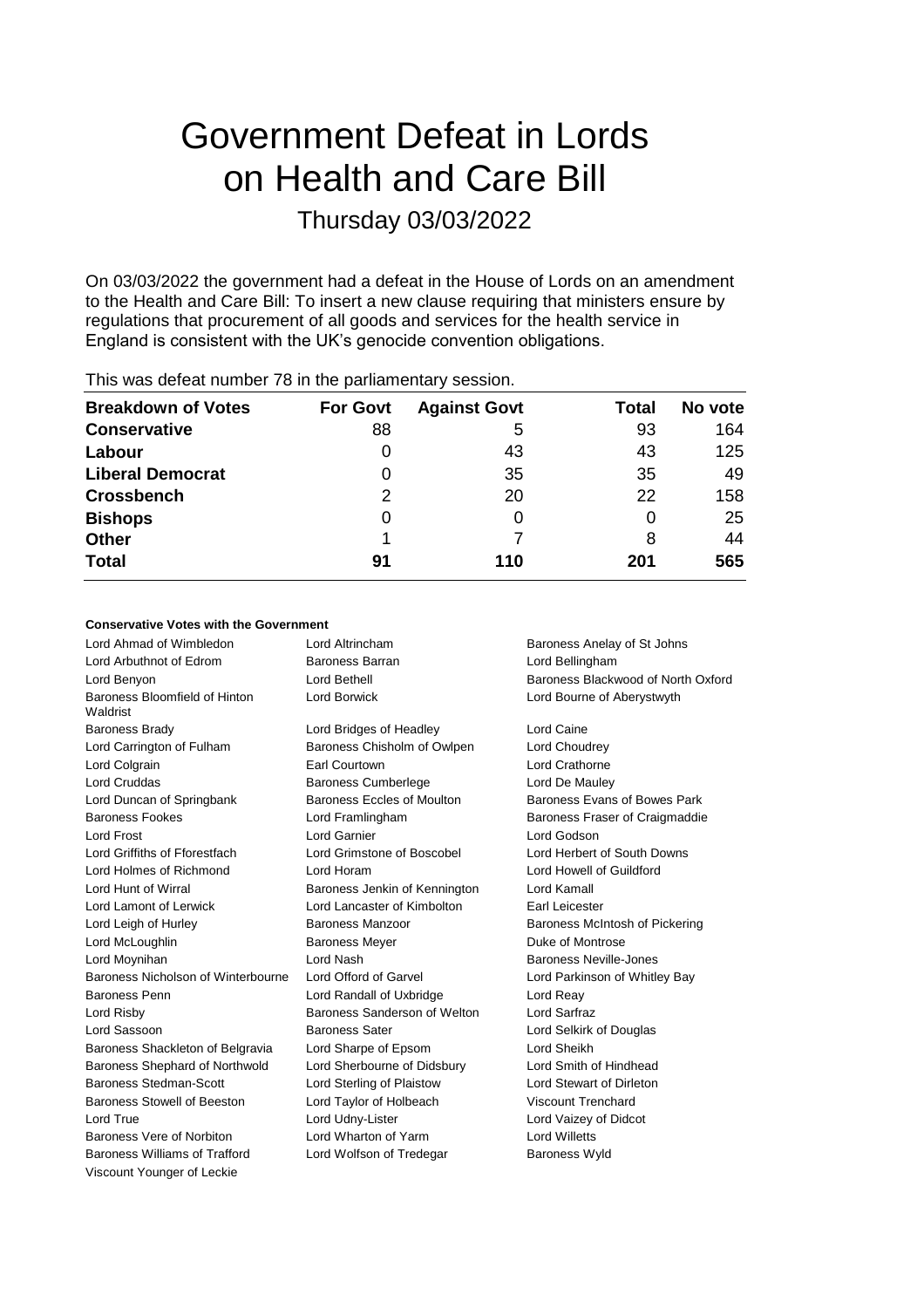#### **Conservative Votes against the Government**

| Lord Forsyth of Drumlean | Lord Hamilton of Epsom | Earl Liverpool |
|--------------------------|------------------------|----------------|
| Lord Mackay of Clashfern | Lord Polak             |                |
|                          |                        |                |

#### **Labour Votes with the Government**

### **Labour Votes against the Government**

| Lord Adonis                     | <b>Baroness Andrews</b>       | Baroness Armstrong of Hill Top   |
|---------------------------------|-------------------------------|----------------------------------|
| <b>Baroness Blower</b>          | Lord Bradley                  | Lord Browne of Ladyton           |
| Viscount Chandos                | Lord Collins of Highbury      | Lord Davies of Brixton           |
| Lord Dubs                       | Lord Eatwell                  | Lord Elder                       |
| <b>Baroness Golding</b>         | Lord Harris of Haringey       | Baroness Hayman of Ullock        |
| Baroness Healy of Primrose Hill | Lord Hendy                    | <b>Baroness Henig</b>            |
| Lord Howarth of Newport         | Lord Hunt of Kings Heath      | Baroness Jones of Whitchurch     |
| Lord Kennedy of Southwark       | Baroness Kennedy of The Shaws | Baroness Lister of Burtersett    |
| Lord Maxton                     | Lord McAvoy                   | Lord McConnell of Glenscorrodale |
| Baroness McIntosh of Hudnall    | <b>Baroness Merron</b>        | Lord Murphy of Torfaen           |
| <b>Baroness Pitkeathley</b>     | Baroness Rebuck               | Lord Rosser                      |
| <b>Baroness Sherlock</b>        | Baroness Smith of Basildon    | <b>Viscount Stansgate</b>        |
| <b>Baroness Thornton</b>        | Lord Triesman                 | Lord Tunnicliffe                 |
| Lord Watson of Invergowrie      | <b>Baroness Whitaker</b>      | Baroness Wilcox of Newport       |
| Lord Wood of Anfield            |                               |                                  |

#### **Liberal Democrat Votes with the Government**

#### **Liberal Democrat Votes against the Government**

| <b>Baroness Barker</b>      | Baroness Bonham-Carter of Yarnbury | <b>Baroness Brinton</b>   |
|-----------------------------|------------------------------------|---------------------------|
| Lord Campbell of Pittenweem | Lord Clement-Jones                 | Lord Dholakia             |
| Lord Foster of Bath         | Lord Fox                           | <b>Baroness Grender</b>   |
| Baroness Hamwee             | Baroness Harris of Richmond        | <b>Baroness Jolly</b>     |
| Lord Jones of Cheltenham    | Baroness Kramer                    | <b>Baroness Northover</b> |
| Lord Oates                  | Lord Paddick                       | Lord Purvis of Tweed      |
| Baroness Randerson          | Lord Razzall                       | Lord Rennard              |
| Lord Scriven                | Baroness Sheehan                   | Lord Shipley              |
| Baroness Smith of Newnham   | Lord Stoneham of Droxford          | Lord Strasburger          |
| Lord Stunell                | Baroness Thomas of Winchester      | Lord Thomas of Gresford   |
| Lord Tope                   | Baroness Tyler of Enfield          | Lord Wallace of Saltaire  |
| <b>Baroness Walmsley</b>    | Lord Willis of Knaresborough       |                           |
|                             |                                    |                           |

#### **Crossbench Votes with the Government<br>Viscount Craigavon Earl Erroll** Viscount Craigavon

#### **Crossbench Votes against the Government**

| Lord Aberdare                        | Lord Alton of Liverpool              | <b>Baroness Bull</b>        |
|--------------------------------------|--------------------------------------|-----------------------------|
| <b>Baroness Campbell of Surbiton</b> | <b>Baroness D'Souza</b>              | Baroness Finlay of Llandaff |
| <b>Baroness Greengross</b>           | Baroness Grey-Thompson               | <b>Baroness Hollins</b>     |
| Lord Kakkar                          | Lord Kerslake                        | Lord Kilclooney             |
| Lord Londesborough                   | Baroness Masham of Ilton             | <b>Baroness Neuberger</b>   |
| <b>Baroness Prashar</b>              | Lord Russell of Liverpool            | Lord Stevens of Birmingham  |
| Lord Warner                          | <b>Baroness Watkins of Tavistock</b> |                             |

#### **Bishop Votes with the Government**

**Bishop Votes against the Government**

#### **Other Votes with the Government**

Lord Gadhia